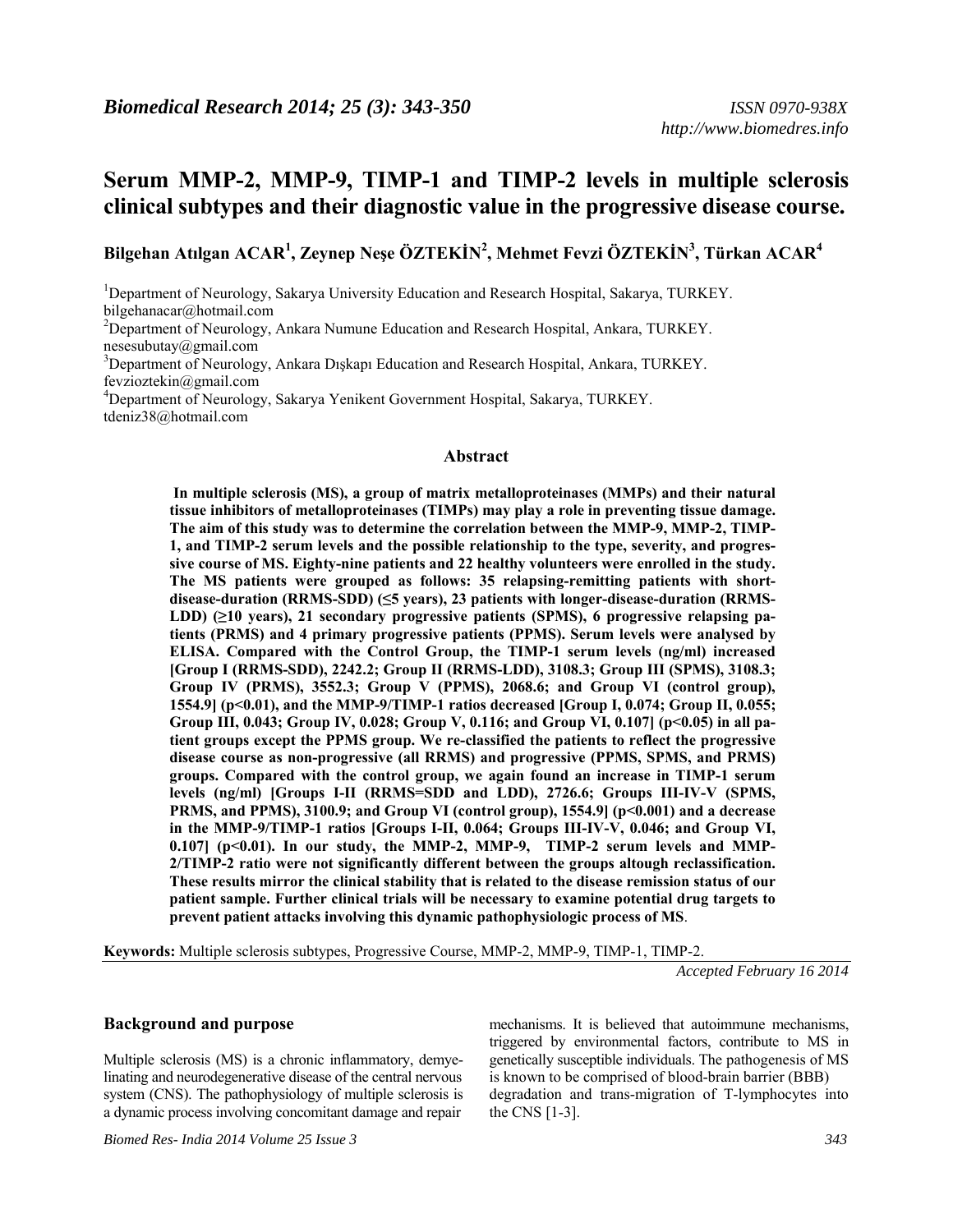The entrance of leukocytes into the CNS is dependent on a number of factors, and the expression of matrix metalloproteinases (MMPs) is most likely among these factors [4-6]. Th1 cells have been reported to possess enhanced migration over Th2 cells, and this enhanced migration is associated with higher MMP-2 and MMP-9 expression levels in Th1 cells when relative the migratory capabilities of the pro-inflammatory CD4+ (Cluster of differentiation 4 positive) T cells (Th1), which are involved in the pathogenesis of MS, are compared with regulatory Th2 cells [7]. Migration of leukocytes across the BBB into the CNS depends on a series of events. Selectins and integrins, the ligands that interact with endothelial cell adhesion molecules, chemokines and their receptors, and matrix metalloproteinases (MMPs) enable leukocyte migration into the CNS [8]. The degradation of the subendothelial basal membrane is required during this migration, and the MMPs are responsible for the basal membrane degradation [9].

The integrity of the extracellular matrix is maintained through the balance of the synthesis and proteolysis of its components, and this process is primarily carried out by MMPs and their tissue inhibitors (TIMP). MMPs are considered to be physiological mediators that enable cell migration through various barriers. Astrocytes, oligodendrocytes, microglia, endothelial cells, neurons and lymphocytes provide the main source of MMPs in the CNS [10].

In this study, the serum levels of MMP-2, MMP-9, TIMP-1, TIMP-2 and the ratio of MMP-9/TIMP-1 and MMP-2/TIMP-2 were characterised as biomarkers and correlated with their activity and MS subtype.

# **Patients and Methods**

This study, conducted in the neurology unit of the Ankara Dışkapı Yıldırım Beyazıt Training and Research Hospital between January 2008 and February 2013, consisted of 89 MS patients and 22 healthy control subjects. The inclusion criteria were: age between 15 and 60 years old, confirmed MS according to McDonald's diagnostic criteria (2010 revision), and a remission period of at least two months. The study's exclusion criteria were: MS coexisting with any other systemic or CNS disease and receiving medical treatment for any infectious disease within the two months prior to study enrolment.

The serum of 89 MS patients (30 men and 59 women) and 22 healthy control subjects were examined. The youngest patient was 17, and the oldest patient was 58 years old. Patients with MS were divided into subgroups according to their MS types as RRMS, SPMS, PRMS and PPMS. Patients with RRMS were separated into two groups: patients with a disease duration of 5 years or less [RRMS-Short Disease Duration (RRMS-SDD)] and patients with

a disease duration of 10 years or longer [RRMS-Long Disease Duration (RRMS-LDD)]. The control group consisted of 22 healthy individuals (aged 17 to 48 years old) and gender-matched volunteers (6 men and 16 women), who did not have a previous history of systemic or CNS disease. Subjects with an active infection or who received any medical treatment were excluded from the analyses to avoid any interference from medical treatments and biological variables.

Clinical evaluation of the patients was performed using the Kurtzke Expanded Disability Status Scale (EDSS). Serum samples were obtained from patients, centrifuged and stored at -80°C. Venous blood samples obtained from the 22 healthy control subjects were stored at -80°C immediately after centrifugation. MS patient and control samples were brought to room temperature along with all reagents, and the samples were analysed using an Enzyme Linked-Immuno-Sorbent Assay (ELISA).

The study protocol was approved by the Ethics Committee of the Ankara Dışkapı Yıldırım Beyazıt Training and Research Hospital, and written informed consent was obtained from each participant.

#### *Analysis of the MMP-9, TIMP-1, and TIMP-2 expression levels*

The following expression levels were analysed according to the manufacturers' instructions: human MMP-9, TIMP-1, and TIMP-2 ELISA Kits (RayBiotech, Inc., Norcross**,**  GA, USA**)** ; an MMP-9 ELISA Kit, which is a sandwich ELISA based kit designed specifically to measure MMP-9 in suspended or adherent human cells; a human TIMP-1 sandwich ELISA; a non-isotopic human TIMP-1 colorimetric in vitro assay for tissue culture media or serum; a human TIMP-2 sandwich ELISA based kit; and a nonisotopic in vitro TIMP-2 immunoassay in tissue culture medium, serum, plasma and tissue lysates. Reagents and patient samples were warmed to room temperature. After adding standards and 100 μl of sample into all microwells and incubating at room temperature for 2.5 hours, 100 μl of a biotin antibody were added to all wells and incubated at room temperature for 1 hour. After the addition of 100 μl of streptavidin solution, the samples were incubated at room temperature for 45 minutes. 100 μl of TMB One-Step Substrate solution was added, and the samples were incubated at room temperature for 30 minutes. Stop solution (50 μl) was added, and the absorbance values were acquired with an automated ELISA micro-plate reader at a wavelength of 450 nm.

# *Analysis of MMP-2*

The MMP-2 expression levels were analysed according to the following manufacturers' instructions: total MMP-2 (R&D Systems Quantikine® Human/Mouse/Rat MMP-2, MN, USA) and a non-isotopic colorimetric human MMP-2 ELISA kit for tissue culture media, serum, or plasma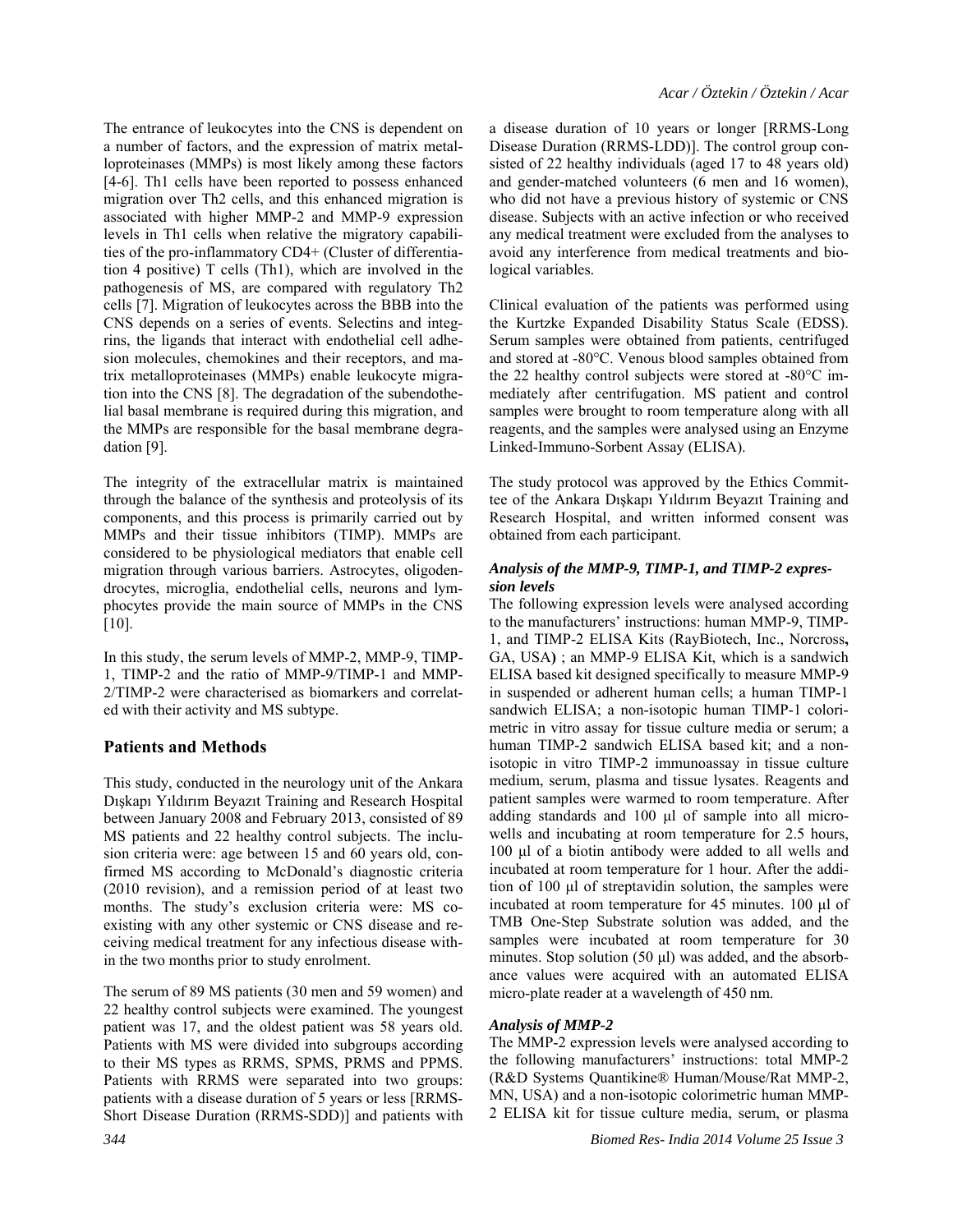(Catalog Number QIA63, Calbiochem, San Diego, USA). The reagents and samples obtained from patients were warmed to room temperature and prepared in polypropylene test tubes. Assay Diluent RD1-74 (100 μl) was added to all wells followed by 50 μl of standard. The microwells were covered with adhesive strips, incubated for 2 hours at room temperature using a horizontal micro-plate shaker, and then washed 4 times by aspiration. After washing, 200 μl of conjugate were added to all microwells, incubated in a shaker for 2 hours, and then washed 4 times by aspiration. Next, 200 μl of substrate solution were added to each well and incubated for 30 minutes in the dark. Finally, 50 μl of stop solution were added to all wells, and within 30 minutes, the absorbance values of the micro-wells were obtained at a wavelength of 450 nm.

#### *Statistics*

Data were analysed using the Statistical Package for the Social Sciences (SPSS) 11.5 program for Windows. Descriptive statistics were expressed as follows: for age, mean  $\pm$  standard deviation; for disease duration, median (minimum-maximum); and for the EDSS, MMP-2, MMP-9, TIMP-1, TIMP-2, MMP-2/TIMP-2 and MMP-9/TIMP-1 levels, median (25-75) percentile. The average age among the groups was evaluated with a One-Way Analysis of Variance and a Tukey post hoc test, and the median expression levels of EDSS, MMP-2, MMP-9, TIMP-1, TIMP-2, MMP-2/TIMP-2 and MMP-9/TIMP-1 for disease duration were analysed with the Kruskal-Wallis test followed by a Conover's multiple comparison post hoc test. The median disease duration and the EDSS of Groups I-II and Groups III-IV-V were compared with

the Mann Whitney U test. To determine whether the gender distribution of the groups was homogeneous, the groups were compared with the Pearson's chi-square test. Statistical significance was set at  $p<0.05$ .

# **Results**

The patients were separated into the following groups: Group I (RRMS-SDD), Group II (RRMS-LDD), Group III (SPMS), Group IV (PRMS), Group V (PPMS), and Group VI (healthy controls).

There were 35 patients in Group I, 23 patients in Group II, 21 patients in Group III, 6 patients in Group IV, 4 patients in Group V and 22 healthy controls in Group VI.

The age, gender, disease duration and EDSS levels of each group are presented in **Table 1**.

The MMP-2, MMP-9, TIMP-1, TIMP-2 serum levels and the MMP-2/TIMP-2, MMP-9/TIMP-1 ratios of each group are presented in **Table 2**. **Figures 1**, **2**, and **3** show the TIMP-1 serum levels, TIMP-2 serum levels, and MMP9/TIMP-1 ratios of each group, respectively.

No statistically significant differences were found between Groups I and II except for the disease duration (Conover's Multiple Comparison test, p<0.001). Statistically significant differences were observed between the EDSS scores of Groups I and II when compared with the other patient groups (Conover's Multiple Comparison test,  $p<0.05$ ).

| <b>Groups\Variables</b> | Age<br>(years)         | Gender<br>(M/F) | <b>Disease Duration</b><br>(years) | <b>EDSS</b>      |
|-------------------------|------------------------|-----------------|------------------------------------|------------------|
| Group I                 | $32.5 \pm 8.6^a$       | 11/24           | $3(1-5)^{a,b,c,d}$                 | $2(0-4)^{a,c,d}$ |
| RRMS-SDD $(n=35)$       |                        |                 |                                    |                  |
| Group II                | $37.5 \pm 9.3$         | 7/16            | 12 $(10-18)^{b}$                   | $2(0-4)^{e,f,g}$ |
| $RRMS-LDD (n=23)$       |                        |                 |                                    |                  |
| Group III               | $40.3 \pm 7.2^{\circ}$ | 10/11           | 14 $(4-28)^a$                      | $9(2-24)^{c}$    |
| $SPMS$ (n=21)           |                        |                 |                                    |                  |
| Group IV                | $42.3 \pm 6.6$         | 0/6             | $9(2-24)^{\circ}$                  | 6 $(4-8)^{c,f}$  |
| PRMS $(n=6)$            |                        |                 |                                    |                  |
| Group V                 | $38.0 \pm 9.9$         | 2/2             | 11 $(5-13)^d$                      | $5(4-8)^{d,g}$   |
| PPMS $(n=4)$            |                        |                 |                                    |                  |
| Group VI                | $34.7 \pm 8.7$         | 6/16            |                                    |                  |
| Control Group $(n=22)$  |                        |                 |                                    |                  |
| p-value                 | $0.010\dagger$         | $0,177$ ‡       | < 0.001                            | < 0.001          |
|                         |                        |                 |                                    |                  |

*Table 1. The age, sex, disease duration and EDSS levels of each group.* 

*†, One-Way ANOVA; ‡, Pearson's Chi-Square test; ¶, Kruskal Wallis test; a, Group I vs Group III (p<0.05); b, Group I vs Group II (p<0.001); c, Group I vs Group IV (p<0.01); d, Group I vs Group V (p<0.01); e, Group II vs Group III (p<0.001); f, Group II vs Group IV (p<0.001); g, Group II vs Group V (p<0.001).*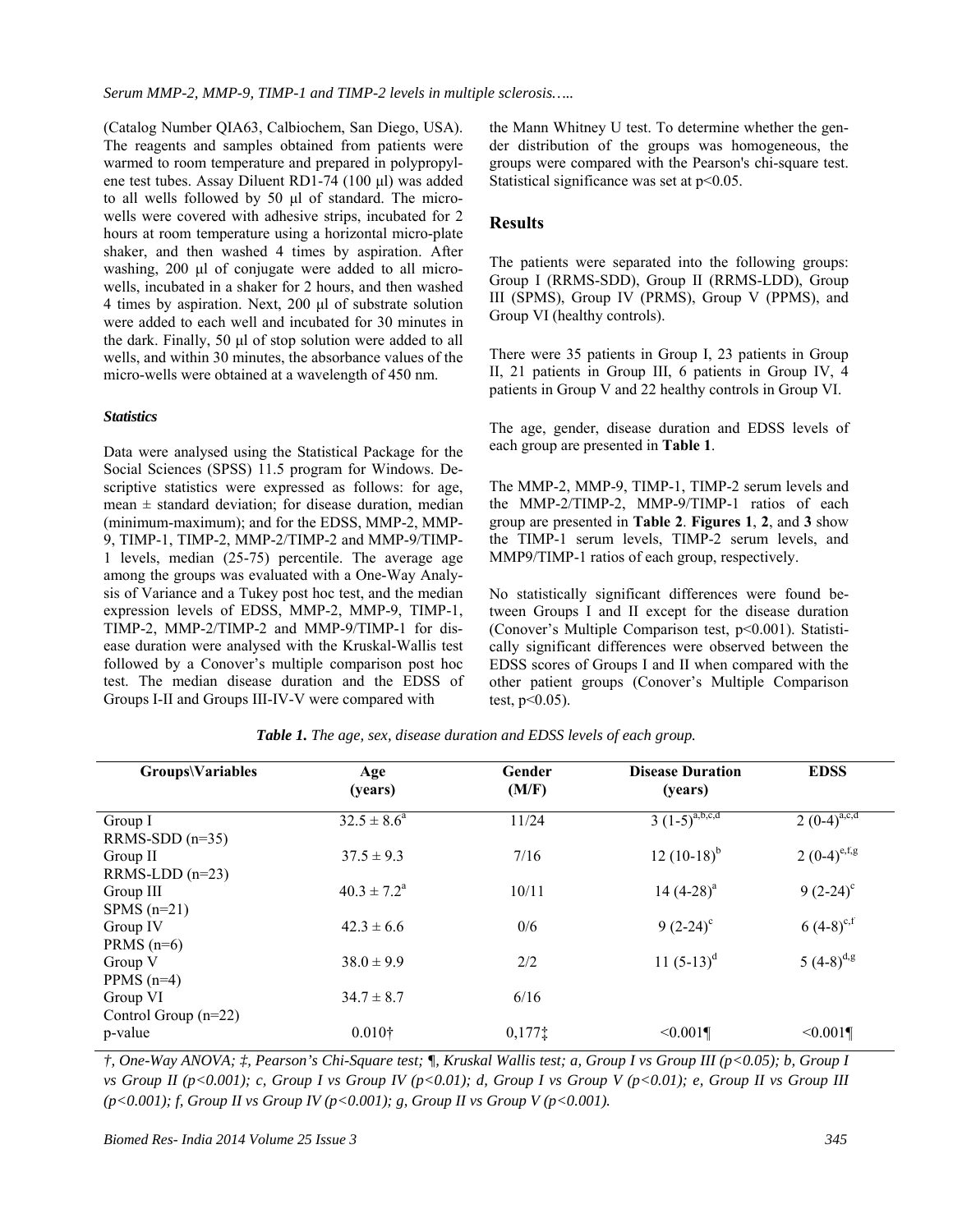| Groups\Variables                | Age (years)            | Gender (M/F) | <b>Disease Duration (years)</b> | <b>EDSS</b>       |
|---------------------------------|------------------------|--------------|---------------------------------|-------------------|
| Group I RRMS-SDD $(n=35)$       | $32.5 \pm 8.6^4$       | 11/24        | $3(1-5)^{a,b,c,d}$              | $2(0-4)^{a,c,d}$  |
| Group II RRMS-LDD $(n=23)$      | $37.5 \pm 9.3$         | 7/16         | $12(10-18)^{b}$                 | 2 $(0-4)^{e,f,g}$ |
| Group III SPMS $(n=21)$         | $40.3 \pm 7.2^{\circ}$ | 10/11        | 14 $(4-28)^a$                   | $9(2-24)^{c}$     |
| Group IV PRMS $(n=6)$           | $42.3 \pm 6.6$         | 0/6          | $9(2-24)^{c}$                   | $(4-8)^{c,t}$     |
| Group V PPMS $(n=4)$            | $38.0 \pm 9.9$         | 2/2          | 11 $(5-13)^d$                   | 5 $(4-8)^{d,g}$   |
| Group VI Control Group $(n=22)$ | $34.7 \pm 8.7$         | 6/16         |                                 |                   |
| p-value                         | 0.010 <sup>†</sup>     | 0,1771       | $\leq 0.001$                    | < 0.001           |

*Table 2. The MMP-2, MMP-9, TIMP-1, and TIMP-2 serum levels and MMP-2/TIMP-2 and MMP-9/TIMP-1 ratios of each group.* 

*†, Kruskal Wallis test; a, Group I vs Group VI (p<0.05); b, Group II vs Group VI (p<0.001); c, Group III vs Group VI (p<0.001); d, Group IV vs Group VI (p<0.01); e, Group I vs Group III (p<0.001); f, Group III vs Group V (p<0.05); g,*  Group IV vs Group V (p<0.05); h, Group V vs Group VI (p<0.05); i, Group I vs Group IV (p<0.05).



*Figure 1. MS patient group median TIMP-1 serum levels and interquartile ranges. The whiskers above and below the box indicate the maximum and minimum TIMP-1 levels, respectively.*

The average age was  $34.5 \pm 9.2$  in Groups I-II,  $40.4 \pm 7.3$ in Groups III-V and  $34.7 \pm 8.7$  in Group VI. The age differences between Groups I-II and Groups III-V and between Groups III-V and Group VI were statistically significant ( $p<0.05$ ). The gender distribution (male/female ratio) was 18/40 in Groups I-II, 12/19 in Groups III-V and 6/16 in Group VI, and no statistically significant differences were detected between the groups (p=0.645). The median disease duration was 5 (1 to 18) years in Groups I-II and 12 (2 to 28) years in Groups III-V, and the difference in disease the median disease duration between the groups was statistically significant  $(p<0.001)$ .

The age, gender, disease duration and EDSS levels of each group, re-classified according to disease progression, are presented in **Table 3**. The median EDSS values were 2 (0 to 4) in Groups I-II and 4 (3 to 9) in Groups III-V, and the difference between the groups was statistically significant ( $p<0.001$ ).



*Figure 2. MS patient group median TIMP-2 serum levels and interquartile ranges. The whiskers above and below the box indicate the maximum and minimum TIMP-2 levels, respectively.*



*Figure 3. MS patient median MMP9/TIMP-1 ratios and interquartile ranges. The whiskers above and below the box indicate the maximum and minimum MMP9/TIMP-1 ratios, respectively.*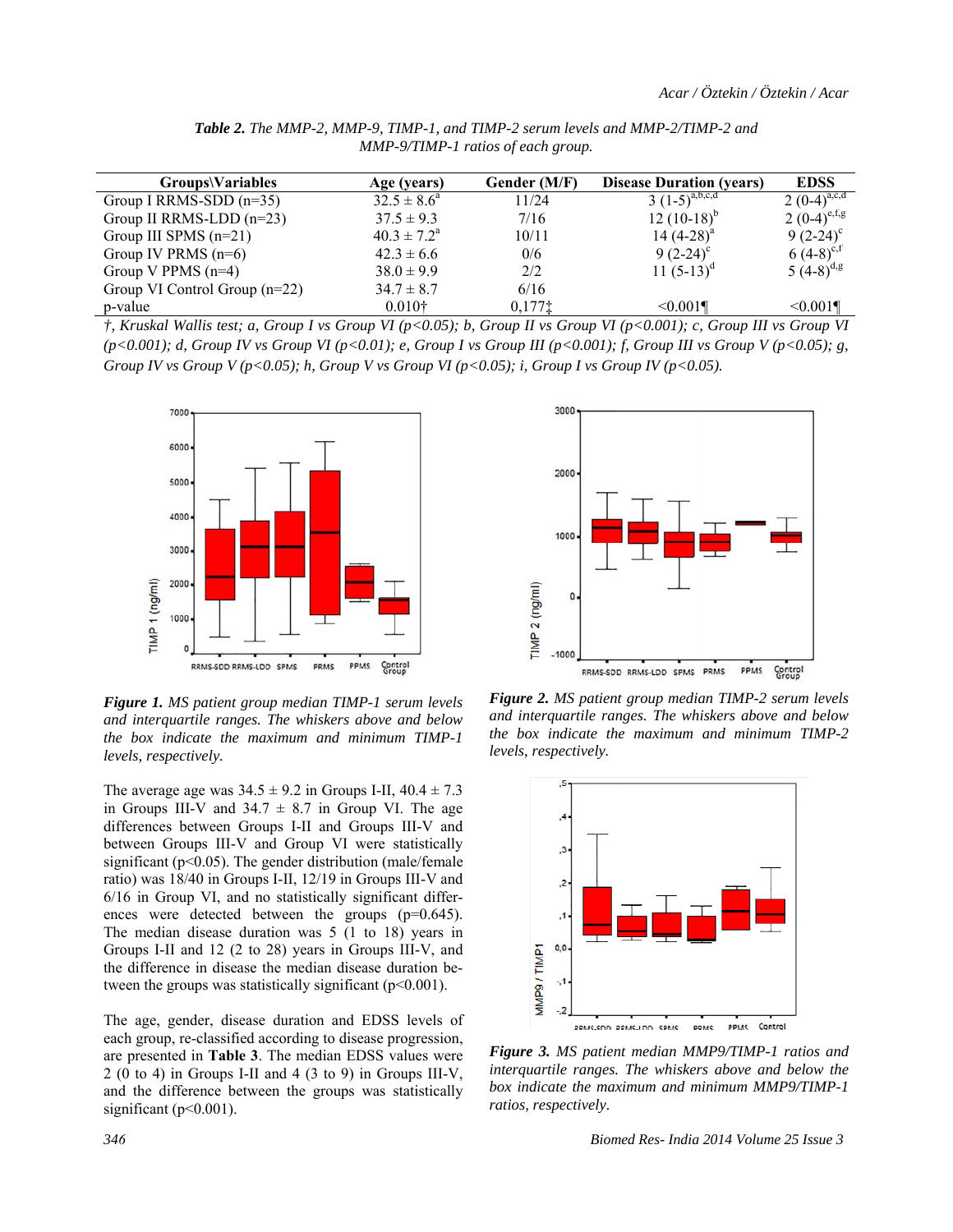*Table 3. The age, gender, disease duration and EDSS levels of the groups re-classified according to disease progression.* 

| Groups\Variables                                   | Age (years)            | Gender (M/F)         | <b>Disease duration (vears)</b> | <b>EDSS</b> |
|----------------------------------------------------|------------------------|----------------------|---------------------------------|-------------|
| Groups I-II                                        | $34.5 \pm 9.2^{\circ}$ | 18/40                | $5(1-18)$                       | $2(0-4)$    |
| $(RRMS=SDD + LDD)$ (n=58)                          |                        |                      |                                 |             |
| Groups III-V<br>$(SPMS + PRMS + PPMS)$<br>$(n=31)$ | $40.4 \pm 7.3^{a,b}$   | 12/19                | $12(2-28)$                      | $4(3-9)$    |
| Group VI (Control Group)<br>$(n=22)$               | $34.7 \pm 8.7^b$       | 6/16                 |                                 |             |
| p-value                                            | $0.007+$               | $0.645$ <sup>t</sup> | < 0.001                         | < 0.001     |

*†, One-Way ANOVA; ‡, Pearson's Chi-Square test; ¶, Mann Whitney U test; a, Groups I-II vs Groups III-IV-V (p=0.007); b, Groups III-IV-V vs Group VI (p<0.05).* 

*Table 4. The MMP-2, MMP-9, TIMP-1, and TIMP-2 serum levels and the MMP-2/TIMP-2 and MMP-9/TIMP-1 ratios of the* 

*groups re-classified according to disease progression.* 

| Groups\Variables                                  | Age (years)                        | Gender (M/F)      | <b>Disease duration</b><br>(vears) | <b>EDSS</b> |
|---------------------------------------------------|------------------------------------|-------------------|------------------------------------|-------------|
| Groups I-II<br>$(RRMS=SDD + LDD)$ (n=58)          | $34.5 \pm 9.2^{\circ}$             | 18/40             | $5(1-18)$                          | $2(0-4)$    |
| Groups III-V ( $SPMS + PRMS + PPMS$ )<br>$(n=31)$ | $40.4 \pm 7.3^{a,b}$               | 12/19             | $12(2-28)$                         | $4(3-9)$    |
| Group VI (Control Group) $(n=22)$<br>p-value      | $34.7 \pm 8.7^b$<br>$0.007\dagger$ | 6/16<br>$0.645$ ‡ | < 0.001                            | < 0.001     |

*†, Kruskal Wallis test; a, Groups I-II vs Group VI (p<0.01); b, Groups III-IV-V vs Group VI (p<0.001).* 



*Figure 4. The median TIMP-1 serum levels and interquartile ranges of the re-classified MS patient groups. The groups of MS patients were re-classified according to disease progression. The whiskers above and below the box indicate the maximum and minimum TIMP-1 expression levels, respectively.*



*Figure 5. The median MMP9/TIMP-1 ratios and interquartile ranges of the re-classified MS patient groups. The groups of MS patients were re-classified according to disease progression. The whiskers above and below the box indicate the maximum and minimum MMP9/TIMP-1 ratios, respectively.*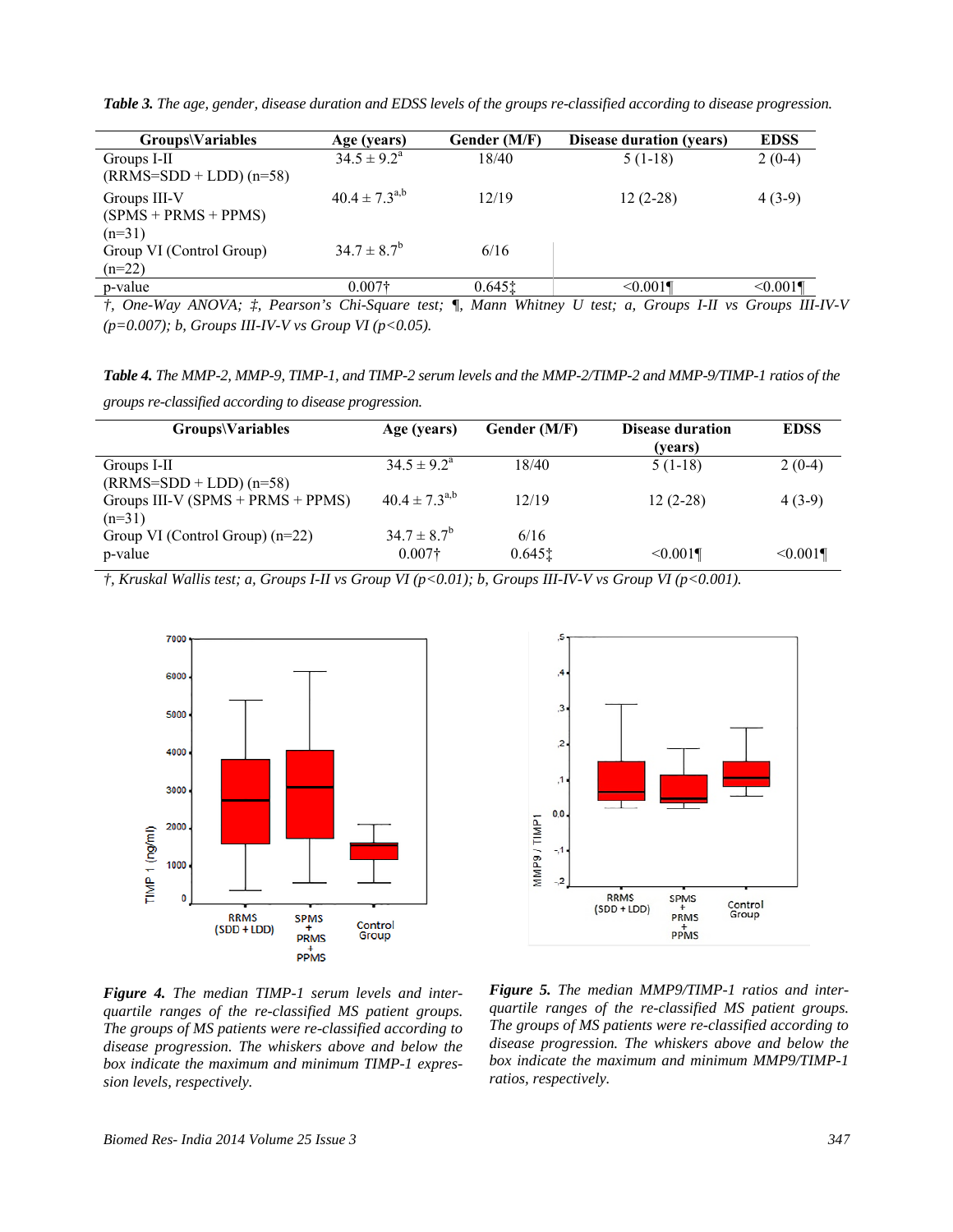The MMP-2, MMP-9, TIMP-1, TIMP-2 serum levels and the MMP-2/TIMP-2, MMP-9/TIMP-1 ratios of each group, re-classified according to disease progression, are shown in **Table 4**. **Figure 4** shows the TIMP-1 serum levels the re-classified groups, and **Figure 5** shows the MMP9/TIMP-1 ratios of the re-classified groups.

#### **Discussion**

Reliable biomarkers to evaluate the activity and MS subtype or to provide information about the clinical prognosis and pathophysiological disease process are still lacking [11-14]. Although MMPs are not the only factors responsible for the pathophysiology of MS, they may be important in evaluating the clinical subtype and disease activity. This study hypothesised that MMP-9 and MMP-2 and their tissue inhibitors TIMP-1 and TIMP-2 are involved in MS pathogenesis and set out to investigate if these factors differ in the clinical disease subtypes and *indisease* progression. The study design was based on previously published work [11].

MMPs have been shown to play a role in active disease exacerbation [12], and MMP-9 expression was observed in acute MS lesions, macrophages, astrocytes, and in white matter perivascular mononuclear cells [15,16]. Various studies of serum and cerebrospinal fluid MMP levels have also been conducted. The majority of these studies have focused on MMP-9, which can easily be detected and measured using gelatin zymography and ELISA from several commercial sources [17]. The increased MMP-9 levels in the cerebrospinal fluid (CSF) of MS patients were associated with BBB damage and gadolinium involvement in contrast-enhanced MRI. Methylprednisolone therapy has been reported to reduce gadolinium involvement as well as the MMP-9 levels in CSF by preventing MMP transcription [18]. However, while increased MMP-9 levels were detected in all patients with RRMS, a ratio of 57% in the CSF was reported in patients with PPMS [19]. Furthermore, several studies have shown that interferon-β therapy caused a decrease in MMP-9 serum levels and MMP-9 mRNA in MS patients [13,20].

Conflicting results from a limited number of studies suggest that MMP-2 can serve as a biomarker for the different MS subtypes. High levels of MMP-2 in progressive MS have been reported to be responsible for the inflammation and disease suppressive effects. However, the role of MMP-2 in the chronic disease process, tissue repair [21], neuronal death [22] and axonal death [23] has already been demonstrated.

In our study, the MMP-9 and MMP-2 serum levels were not significantly different between the groups. Our admission criteria of current remission and no active infection or medical treatment could be a possible cause for the lack of increased MMP-9, as previously discussed in the literature, during the formation of MS lesions [24,25].

While MMP-9 is normally up-regulated during inflammatory conditions, MMP-2 is primarily expressed in the brain [5]. The overexpression of MMP-2 may produce a protective effect in MS but can also be damaging. In contrast, MMP-2, which causes myelin and/or axonal damage through the penetration of CD4+ Th1 cells and macrophages across the BBB, can also increase tissue repair [17,26]. Previous studies have produced conflicting results when examining the MMP-2 levels in CSF, serum and neuropathological conditions in acute and chronic demyelinating lesions [27]. Compared with the control group, the MMP-2 expression levels in MS patients were found to increase, decrease or remain unchanged in CSF  $[19,27-30]$ , serum  $[29,31]$  and peripheral blood mononuclear cells [7,32,33]. Because the "active-MMP-2" possesses catalytic activity and is responsible for its effects, the inability of the previously used methods (immunohistochemistry, zymography, in situ hybridisation, polymerase chain reaction, flow cytometry and ELISA) to detect active enzyme may explain the observed variability across different studies. Our study used an ELISA method to measure the MMP-2, MMP-9, TIMP-1 and TIMP-2 serum levels.

In another study, the brain tissues of MS patients were examined immuno-histopathologically, and TIMP-1 was detected in regions with MMP-9 reactivity; however, no comparison with the control group was performed [15]. While the serum TIMP-1 levels were not statistically different between the MS groups in our study, the TIMP-1 serum levels of the RRMS-SDD, RRMS-LDD, SPMS and PRMS groups were increased compared with the healthy control group. The absence of this difference in PPMS patients may be due to the small sample size (n=4).

Moreover, in a recent study [14], a significant decrease in the serum TIMP-2 levels and an increase in the MMP-2/TIMP-2 ratio were detected when PPMS patients were compared with RRMS patients. The decrease in serum TIMP levels caused the MMP/TIMP ratio to increase and the subsequent increase in MMP activity. In our study, the TIMP-2 serum levels of the RRMS-SDD group were increased compared with the SPMS and control groups. In the SPMS group, these TIMP-2 serum levels were significantly lower than the PRMS, PPMS and control group levels. After activation, MMPs can be regulated by establishing tight, 1:1 non-covalent complexes with TIMPs [34]. The MMP/TIMP balance reflects the net proteolytic activity present in several physiological processes.

Lichtinghagen et al. [35] reported a higher MMP-9/TIMP-1 ratio in the active MS group than in the control group,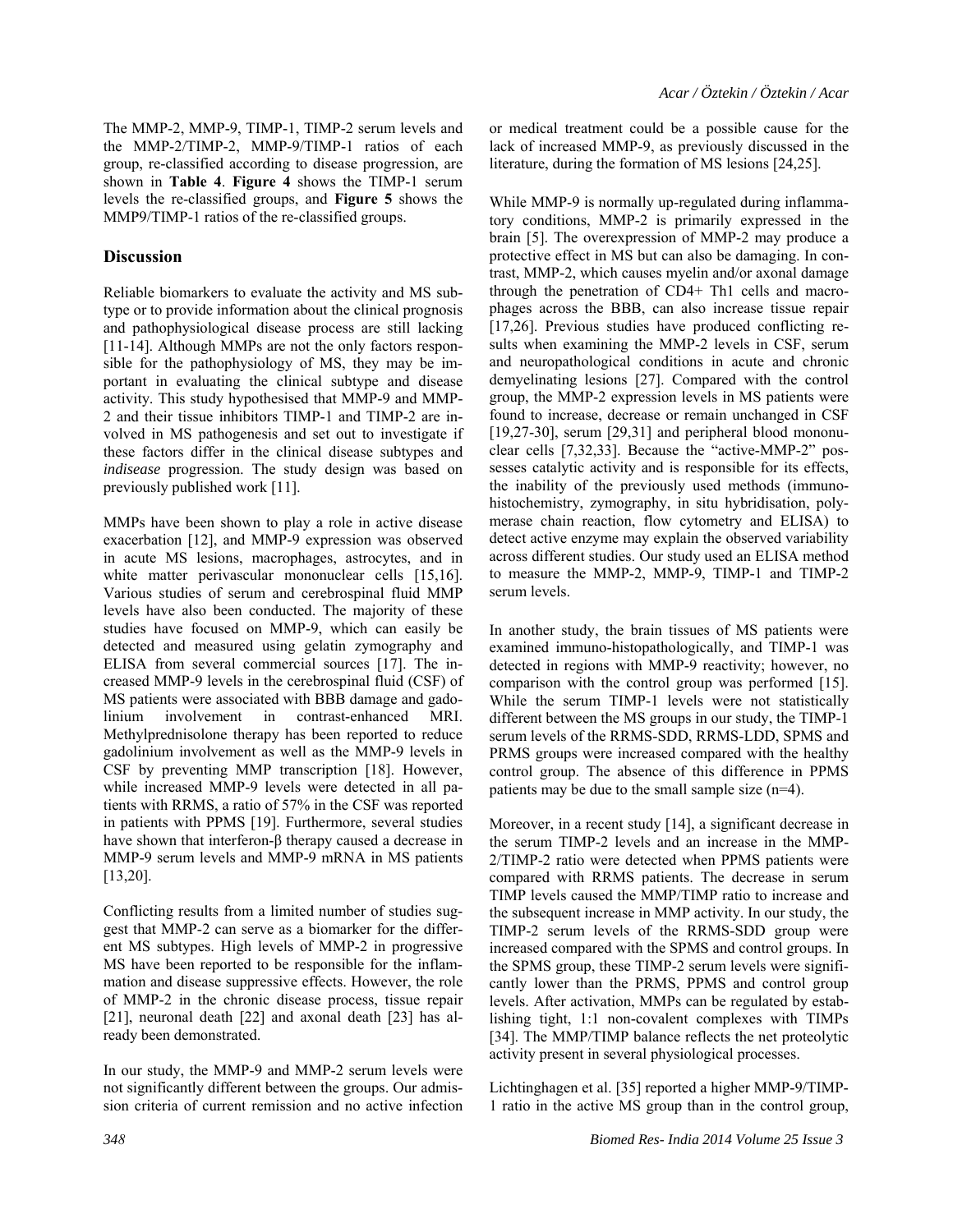which is consistent with higher proteolytic activity in MS patients. Avolio et al. [11] showed that the serum MMP-9/TIMP-1 ratio in RRMS patients was higher than the ratio in PPMS patients; however, the inverse was observed for the MMP-2/TIMP-2 ratio. The increased MMP-2/TIMP-2 ratio was interpreted as characteristic of chronic disease progression and the higher MMP-9/TIMP-1 ratio as progressing relapsing/remitting disease. The MMP-9 and TIMP-1 expression levels in MS are still controversial, but the relationship between a higher MMP-9/TIMP-1 ratio and lesion formation with new Gd involvement has been emphasised in various studies [36].

Galboitz et al. [13] reported increased MMP-2 expression in RRMS patients when comparing 16 RRMS patients to 12 SPMS patients. In our study, the MMP-2/TIMP-2 ratios were similar in all groups examined. The MMP-9/TIMP-1 ratio of the RRMS-SDD group was higher than the ratio of the PRMS group. Additionally, in the PRMS group, the MMP-9/TIMP-1 ratio was lower compared with the PPMS group. Furthermore, when compared with the control group, this ratio was lower in all the RRMS-SDD, RRMS-LDD, SPMS and PRMS groups, which particularly attracted our attention. The small sample size of the PPMS patients examined can explain the lack of significant differences when compared to the control group.

In this study, the MS patient groups were re-classified by the progressive disease course. With this new classification scheme, no statistically significant differences were observed in the MMP-2, MMP-9 and TIMP-2 serum levels. Although the TIMP-1 serum levels of the RRMS and SPMS-PRMS-PPMS groups were similar, the serum levels of these groups were increased compared with the control group.

In summary, the TIMP-1 serum levels were increased in all MS patients compared with the control group. This observation was remarkable and in contrast to previous reports. While the MMP-2/TIMP-2 ratios were similar between the groups, the MMP-9/TIMP-1 ratios were similar between the groups but decreased in the RRMS and SPMS-PRMS-PPMS patient groups compared with the control group. The decrease of the MMP-9/TIMP-1 ratio was a result of the increased TIMP-1 serum levels.

# **Conclusions**

In all MS subgroups compared with the control group, the TIMP-1 levels were increased, and the MMP-9/TIMP-1 ratios were decreased, except for the PPMS group due to a small sample size (n=4). The increase of MMP-9 expression levels during the active formation of MS lesions has been emphasised in numerous studies. However, when the repair process is initiated, TIMP production may increase to create a normal MMP/TIMP ratio and to regain BBB integrity by decreasing activated T cell migration. Our findings correlate with the clinical stability of our patients. To investigate potential drug targets to prevent patient attacks, further clinical trials should be initiated to examine this dynamic pathophysiologic process of MS.

#### **References**

- 1. Keegan BM, Noseworthy JH. Multiple sclerosis. Annu Rev Med. 2002; 53: 285-302.
- 2. Bar-Or A, Oliveira EM, Anderson DE, Hafler DA. Molecular pathogenesis of multiple sclerosis. J Neuroimmunol. 1999 Dec; 100(1-2): 252-259.
- 3. Compston A. The pathogenesis and basis for treatment in multiple sclerosis. Clin Neurol Neurosurg. 2004 Jun; 106(3): 246-248.
- 4. Hartung HP, Kieseier BC. The role of matrix metalloproteinases in autoimmune damage to the central and peripheral nervous system. J Neuroimmunol. 2000 Jul 24; 107(2): 140-147.
- 5. Rosenberg GA. Matrix metalloproteinases and neuroinflammation in multiple sclerosis. Neuroscientist 2002 Dec; 8(6): 586-595.
- 6. Yong VW, Power C, Forsyth P, Edwards DR. Metalloproteinases in biology and pathology of the nervous system. Nat Rev Neurosci. 2001 Jul; 2(7): 502-511.
- 7. Abraham M, Shapiro S, Karni A, Weiner HL, Miller A. Gelatinases (MMP-2 and MMP-9) are preferentially expressed by Thl vs. Th2 cells. J Neuroimmunol. 2005 Jun; 163(1-2): 157-164.
- 8. Ozenci V, Kouwenhoven M, et al. Multiple sclerosis: Pro- and anti-inflammatory cytokines and metalloproteinases are affected differentially by treatment with IFN-β. J Neuroimmunol. 2000 Aug 1; 108(1-2): 236- 243.
- 9. Man S, Ubogu EE, Ransohoff RM. Inflammatory cell migration into the central nervous system: a few new twists on the old tale. Brain Pathol. 2007 Apr; 17(2): 243-250.
- 10. Chandler S, Miller KM, Clements JM, Lury J, Corkill D, Anthony DC, Adams SE, Gearing AJ. Matrix metalloproteinases, tumor necrosis factor and multiple sclerosis: an overview. J Neuroimmunol. 1997 Feb; 72(2): 155-161.
- 11. Avolio C, Ruggieri M, Giuliani F, Liuzzi GM, Leante R, Riccio P, Livrea P, Trojano M. Serum MMP-2 and MMP-9 are elevated in different multiple sclerosis subtypes. J Neuroimmunol. 2003 Mar; 136(1-2): 46-53.
- 12. Kanesaka T, Mori M, Hattori T, Oki T, Kuwabara S. Serum matrix metalloproteinase-3 levels correlate with disease activity in relapsing-remitting multiple sclerosis. J Neurol Neurosurg Psychiatry. 2006 Feb; 77(2): 185- 188.
- 13. Galboiz Y, Shapiro S, Lahat N, Rawashdeh H, Miller A. Matrix metalloproteinases and their tissue inhibitors as markers of disease subtype and response to interferon-beta therapy in relapsing and secondary-progressive